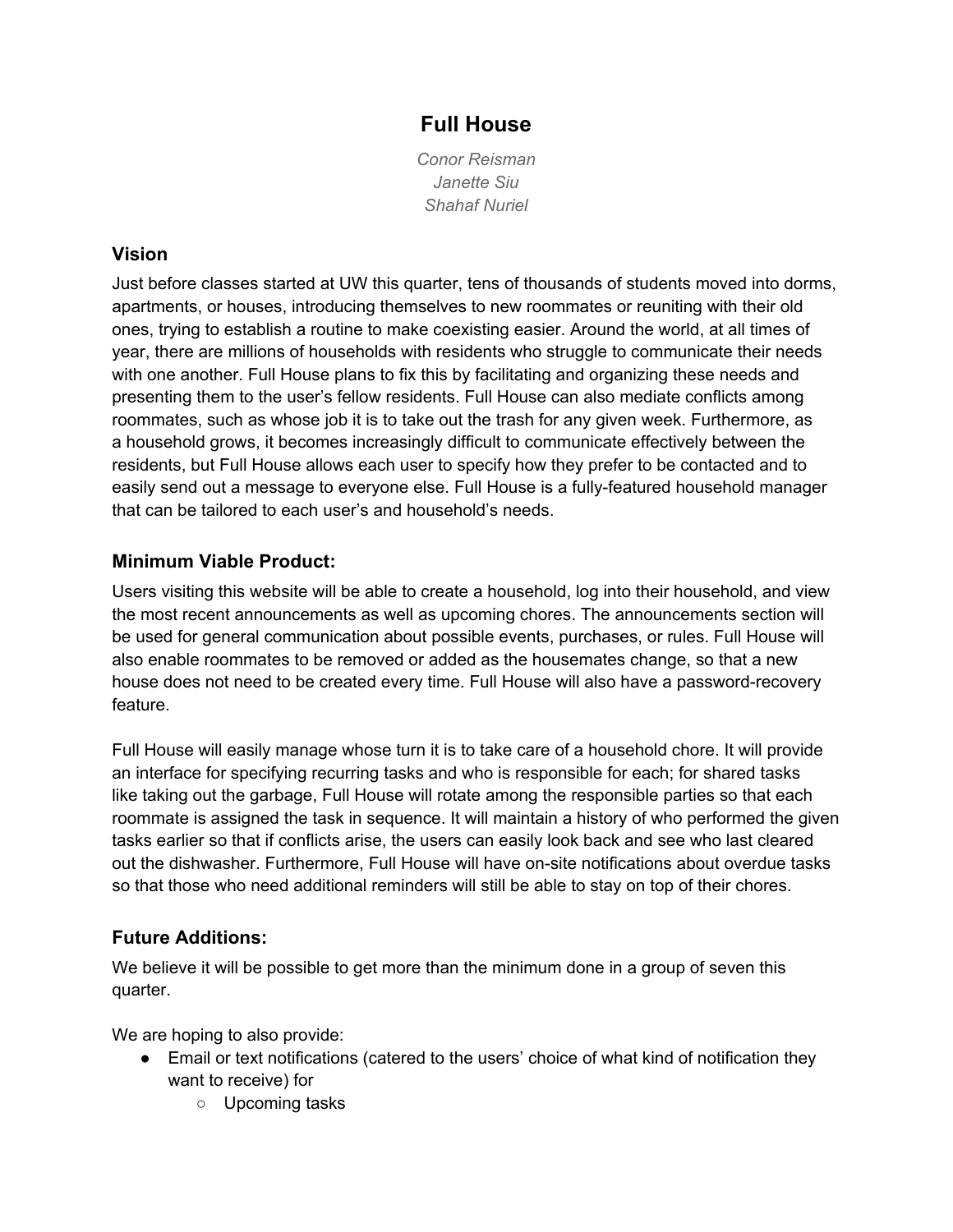- Overdue tasks
- New announcements
- More services
	- Keep a television reservation schedule
	- Keep a "library" list of books and/or movies in the entire house
	- Grocery list where roommates can upload personal and household groceries so that when one user goes to the store, s/he can get the groceries for everyone/the house
	- Bill tracking (within Task List)
		- Type in the bill amount, description, who paid and who is a participant in the bill
		- Calculate how much each person owes
		- Add the payment as a task in the list for each person
- More customizable
	- $\circ$  Let user decide which sections to see (for example, if they only want to see the household chores and not the "libraries")
	- $\circ$  Create each type of management in a widget and allow each user to move the widgets around
- Other features
	- Allow manual swaps/changes of household tasks among the residents
	- Allow other roommates to approve the new chore to which they are assigned
	- Allow a user to be a member of multiple houses and select a default house to display upon logging in

#### **Technology**

We propose that we use a PHP server that serves HTML, CSS, and JavaScript to the users. Our backend database will be some variation of a SQL database (probably MySQL). These are all commonly known languages (and taught in CSE 190M/CSE 154), so there's a good chance many fellow students will have experience with this set of tools.

#### **Risk Factors**

If the site is not user-friendly to all the roommates, some of the residents may not use it, which could cause an imbalance in a perception of responsibility and defeat the purpose of the announcements. Furthermore, features like the grocery list may not be as useful if they are not available on mobile.

Not all of the team members may be well-versed in our chosen technology stack; these choices can be flexible to accommodate the expertise of team members. General inexperience in dealing with large projects or web applications could also be a hurdle for the project team.

#### **Basic Application Flow**